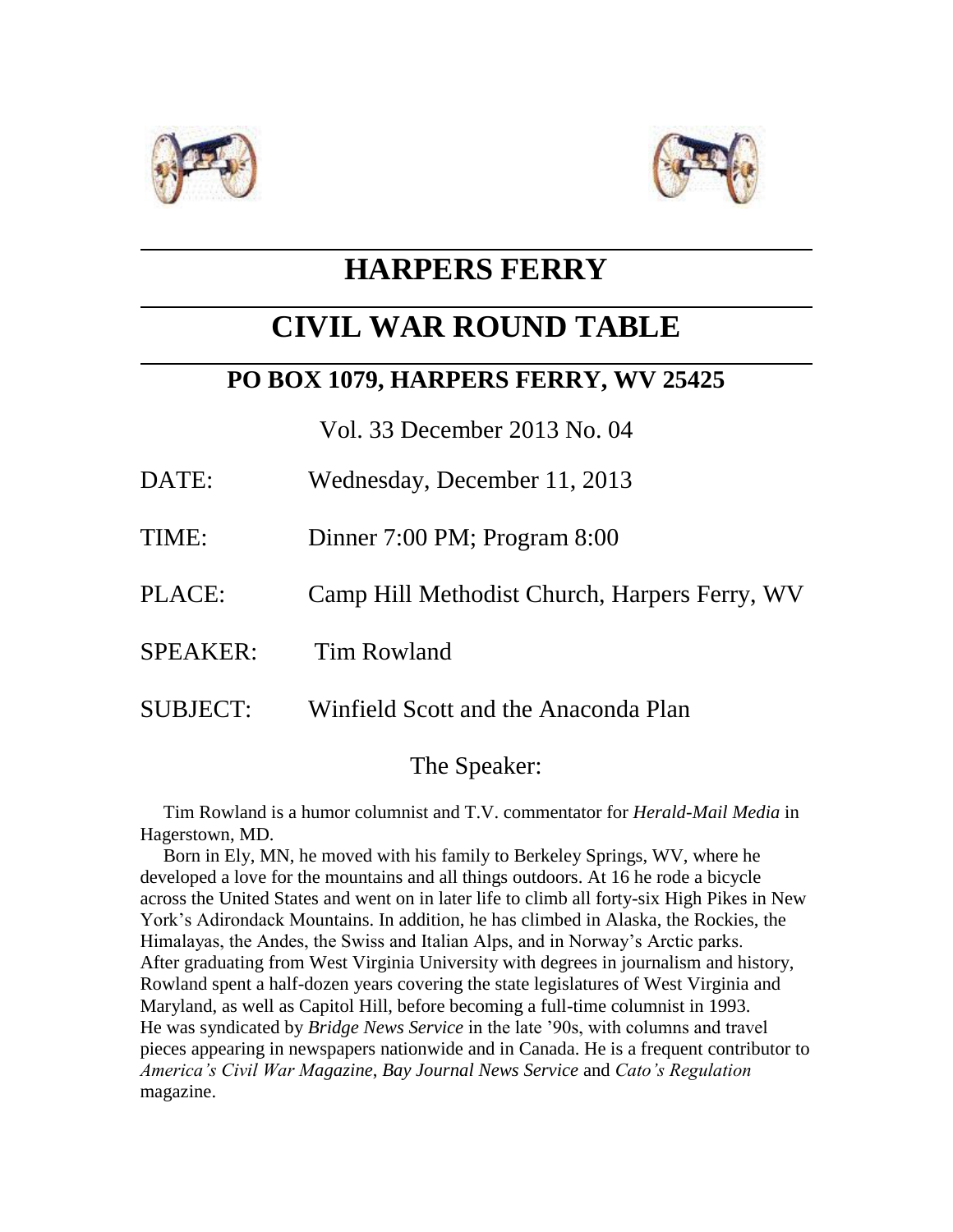Tim has written several books, including histories of the Adirondack and Western Maryland mountains. His latest book is *Strange and Obscure Stories of the Civil War* (Skyhorse, New York, N.Y. 2011).

 Tim and his wife, Beth, reside in Berkeley Springs, WV. Together they raise grass-fed beef cattle and free-range poultry.

### The Subject

 Before Gen. Winfield Scott was elbowed out of office early in the war, he drew up the Anaconda Plan, a blueprint for economically strangling the South. The plan exploited the South's terribly limited economy which produced cotton and precious little else. It's often assumed that the Anaconda Plan was put on the shelf along with Scott but that isn't what happened. The backbone of Anaconda remained in place and deserves recognition as a key reason for the Northern victory. In fact, the North's greatest failures came in areas where Scott's advice was ignored and its greatest victories in areas where it was most closely followed. As such, Winfield Scott might have seen the war with more clarity than any of his contemporaries, a fact for which he gets little credit until now.

#### The Meal

 A family-style meal will be served at 7:00 PM prior to the program. The cost of the meal is \$15.00 per person. Reservations for the meal **must be phoned in no later than Sunday, December 8th**, to Kyle Wichtendahl at 301-639-8855 or you can email him at [kfwichtendahl@gmail.com](mailto:kfwichtendahl@gmail.com) The meal will be Fried Chicken, Asian Slaw, Baked Beans, Iced Tea, Coffee, Rolls, Butter, & Dessert.

#### Civil War Milestones

 It was a war that saw many "firsts." The long list of Civil War firsts include America's first income tax, the first battle between ironclad ships, the first extensive use of black soldiers and sailors in U.S. service, the first use of quinine to treat typhoid fever, America's first military draft, and many others. There were advances in medical treatment, military tactics, the chaplain service, and other fields. Over the course of the Civil War, weapons ranged from obsolete flintlocks to state-of-the-art repeaters. During the Civil War, women took on new roles, including running farms and plantations and spying; some disguised themselves as men and fought in battle. All of the nation's ethnic groups participated in the war, including Irish, Germans, American Indians, Jews, Chinese, and Hispanics. (From *Civil War Times*)

### Naval Battles of the Civil War

 Most naval actions occurred on rivers and inlets or in harbors, and include history's first clash between two ironclads, the USS Monitor and CSS Virginia (a captured and converted ship formerly called the Merrimac), at Hampton Roads, Virginia, on March 9, 1862. Other actions include the Battle of Memphis (1862), Charleston Harbor (1863), and